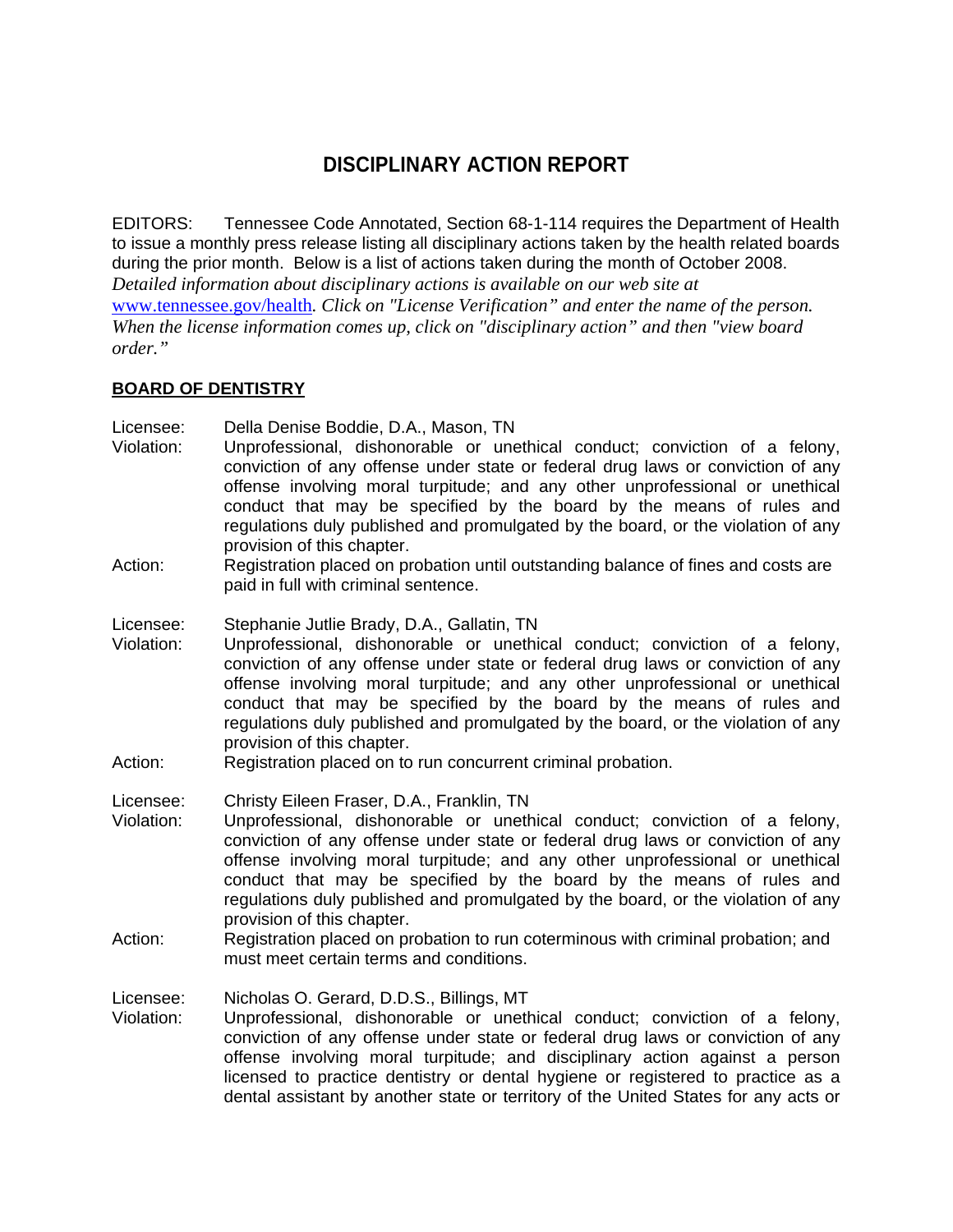omissions that would constitute grounds for discipline of a person licensed or registered in this state.

- Action: Must maintain advocacy of the Concerned Dental Professional Committee (CDPC) for a period of no less than five (5) years.
- Licensee: Laterra Nicole Logue, D.A., LaVergne, TN
- Violation: Unprofessional, dishonorable or unethical conduct; conviction of a felony, conviction of any offense under state or federal drug laws or conviction of any offense involving moral turpitude; and any other unprofessional or unethical conduct that may be specified by the board by the means of rules and regulations duly published and promulgated by the board, or the violation of any provision of this chapter.
- Action: Registration placed on probation for one (1) year.
- Licensee: Summer Monique Longmire, D.A., Nashville, TN
- Violation: Unprofessional, dishonorable or unethical conduct; conviction of a felony, conviction of any offense under state or federal drug laws or conviction of any offense involving moral turpitude; and any other unprofessional or unethical conduct that may be specified by the board by the means of rules and regulations duly published and promulgated by the board, or the violation of any provision of this chapter.
- Action: Registration placed on probation for one (1) year to run coterminous with criminal probation.
- Licensee: Chelesa LaRae Parks, D.A., Dover, TN
- Violation: Unprofessional, dishonorable or unethical conduct; conviction of a felony, conviction of any offense under state or federal drug laws or conviction of any offense involving moral turpitude; and any other unprofessional or unethical conduct that may be specified by the board by the means of rules and regulations duly published and promulgated by the board, or the violation of any provision of this chapter.
- Action: Registration placed on probation for one (1) year to run coterminous with criminal probation.

#### **BOARD OF MASSAGE LICENSURE**

- Licensee: George E. Cavagnaro, L.M.T., Whiteville, TN
- Violation: Has been convicted in a court of competent jurisdiction of an offense that constitutes a felony under the laws of this state; and has violated any of the provisions of this part or any substantive rule promulgated under the authority of this part; and has been convicted of sexual misconduct, assignation or the solicitation or attempt thereof.
- Action: License revoked

Licensee: Marjorie D. Oakley, L.M.T., Columbia, TN

- Violation: Has violated any of the provisions of this part or any substantive rule promulgated under the authority of this part; and has practiced as a licensed therapist in an unlicensed massage establishment.
- Action: License reprimanded, assessed \$1,500.00 in civil penalties.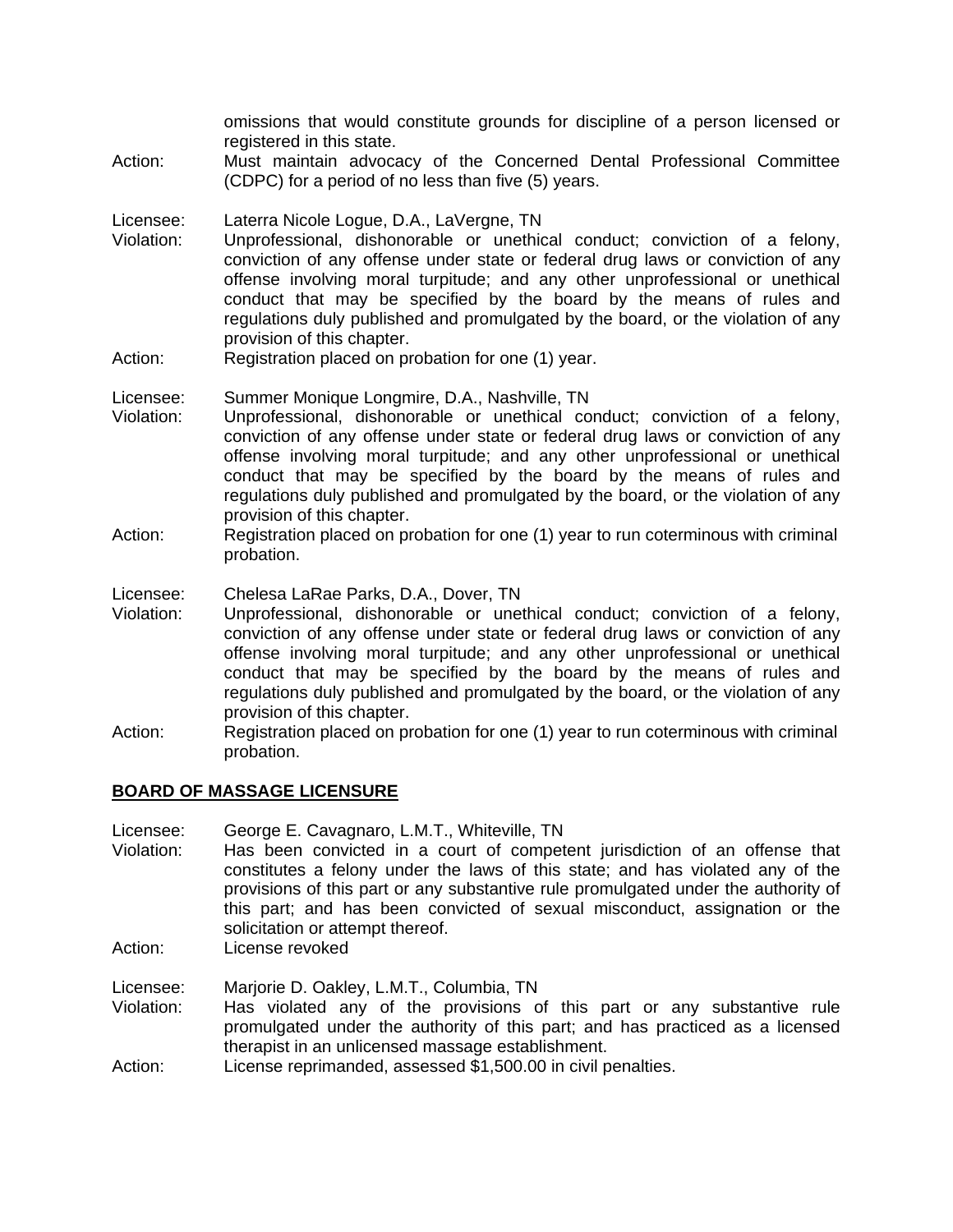### **BOARD OF MEDICAL EXAMINERS**

Licensee: Peter T. Gardner, M.D., Jackson, TN.

- Violation: Violation or attempted violation, directly or indirectly, or assisting in or abetting the violation of, or conspiring to violate, any provision of this chapter or any lawful order of this board pursuant thereto, or any criminal statute of the state of Tennessee; and habitual intoxication or personal misuse of any drugs or the use to intoxicating liquors, narcotics, controlled substances or other drugs stimulants in such manner as to adversely affect the person's ability to practice medicine.
- Action: License to remain on probation, restricted and confined to medical care rendered in conjunction with training in the University of Tennessee Family Residency Program, Jackson, TN. Prior to lifting of this restriction, must obtain the advocacy of the TMF and appear before the board; assessed \$500.00 in civil penalties, plus costs.

Licensee: Jerry L. Slay, M.D., Brentwood, TN

- Violation: Unprofessional, dishonorable or unethical conduct; and violation or attempted violation, directly or indirectly, or assisting in or abetting the violation of, or conspiring to violate, any provision of this chapter or any lawful order of this board pursuant thereto.
- Action: License revoked, assessed costs.

### **BOARD OF NURSING**

Licensee Suzanne R. Bajestani, L.P.N., Chattanooga, TN

- Violation: Is unfit or incompetent by reason of negligence, habits or other cause; unprofessional conduct; has violated or attempted to violate, directly or indirectly, or assisted in or abetted the violation of, or conspiring to violate, any provision of this chapter or any lawful order of this board pursuant thereto; failure to maintain a record for each patient which accurately reflects the nursing problems and interventions for the patient and/or failure to maintain a record for each patient which accurately reflects the name and title of the nurse providing care; making false or materially incorrect, inconsistent or unintelligible entries in any patient records or in the records of any health care facility, school, institution or other work place location pertaining to the obtaining, possessing or administration of any controlled substances as defined in the Federal Controlled Substances Act; unauthorized use or removal of narcotics, drugs, supplies, or equipment from any health care facility, school, institution or other work place location; being under the influence of alcoholic beverages, or under the influence of drugs which impair judgment while on duty in any health care facility, school, institution or other work place location; and engaging in acts of dishonesty which relate to the practice of nursing.
- Action: License suspended, assessed costs.

Licensee Brandy N. Boyd, L.P.N., Hillsboro, TN

Violation: Is unfit or incompetent by reason of negligence, habits or other cause; unprofessional conduct; has violated or attempted to violate, directly or indirectly, or assisted in or abetted the violation of, or conspiring to violate, any provision of this chapter or any lawful order of this board pursuant thereto; and unauthorized use or removal of narcotics, drugs, supplies, or equipment from any health care facility, school, institution or other work place location.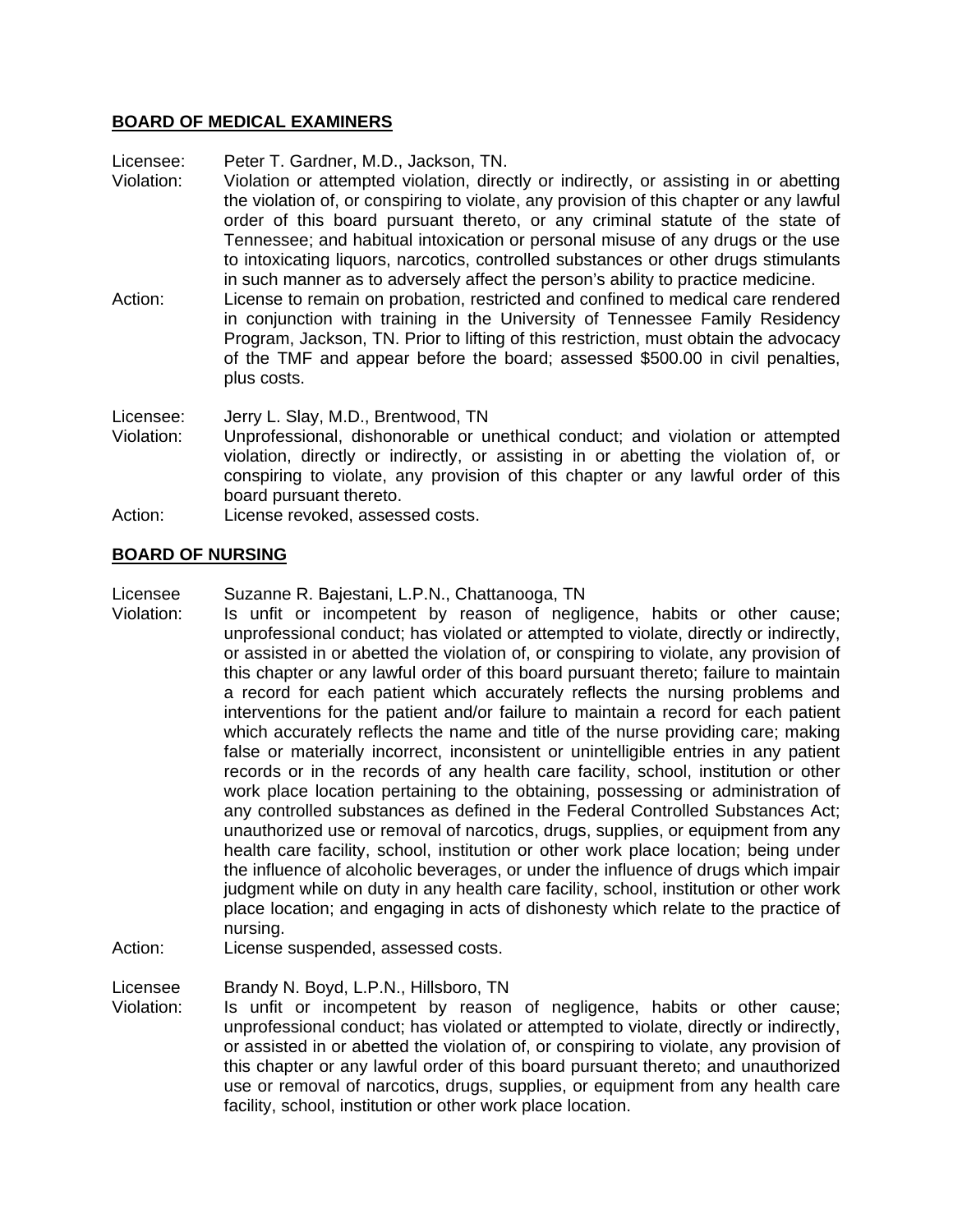| Action:                            | License revoked, assessed \$1,000.00, plus costs.                                                                                                                                                                                                                                                                                                                                                                                                                                                                                                                                            |  |
|------------------------------------|----------------------------------------------------------------------------------------------------------------------------------------------------------------------------------------------------------------------------------------------------------------------------------------------------------------------------------------------------------------------------------------------------------------------------------------------------------------------------------------------------------------------------------------------------------------------------------------------|--|
| Licensee:<br>Violation:            | Sandra Y. Byrd, R.N., Johnson City, TN<br>Has violated or attempted to violate, directly or indirectly, or assisted in or<br>abetting the violation of, or conspiring to violate, any provision of this chapter or<br>any lawful order of this board pursuant thereto.                                                                                                                                                                                                                                                                                                                       |  |
| Action:                            | License revoked, assessed \$500.00 in civil penalties, plus costs.                                                                                                                                                                                                                                                                                                                                                                                                                                                                                                                           |  |
| Licensee:<br>Violation:<br>Action: | Pamela Jo Church, L.P.N., Memphis, TN<br>Unprofessional conduct, unfitness, or incompetency by reasons of negligence<br>habits or other causes; and disciplinary action against a person by another state.<br>License revoked, assessed \$50.00 in civil penalties, plus costs.                                                                                                                                                                                                                                                                                                              |  |
| Licensee:<br>Violation:            | Veronica M. Dorsett, L.P.N., Trenton, TN<br>Is unfit or incompetent by reason of negligence, habits or other cause;<br>unprofessional conduct; has violated or attempted to violate, directly or indirectly,<br>or assisted in or abetted the violation of, or conspiring to violate, any provision of<br>this chapter or any lawful order of this board pursuant thereto; and being under<br>the influence of alcoholic beverages, or under the influence of drugs which impair<br>judgment while on duty in any health care facility, school, institution or other work<br>place location. |  |
| Action:                            | License suspended, and assessed costs.                                                                                                                                                                                                                                                                                                                                                                                                                                                                                                                                                       |  |
| Licensee:<br>Violation:<br>Action: | Felia Bernice Eubanks, L.P.N., Covington, TN<br>Is guilty of fraud or deceit in procuring or attempting to procure a license to<br>practice nursing; guilty of a crime; unprofessional conduct; and has violated or<br>attempted to violate, directly or indirectly, or assisted in or abetting the violation<br>of, or conspiring to violate, any provision of this chapter or any lawful order of this<br>board pursuant thereto.<br>License revoked, assessed \$1500.00 in civil penalties, plus costs.                                                                                   |  |
| Licensee:<br>Violation:<br>Action: | Betty L. Fuson, L.P.N., Mooresburg, TN<br>Guilty of a crime; and unprofessional conduct.<br>License revoked, assessed \$2,250.00 in civil penalties, plus costs.                                                                                                                                                                                                                                                                                                                                                                                                                             |  |
| Licensee:<br>Violation:<br>Action: | Heidi Haralson, Unlicensed, Fairview, TN<br>Guilty of practicing nursing after her license was revoked.<br>Assessed \$14,000.00 in civil penalties, plus costs.                                                                                                                                                                                                                                                                                                                                                                                                                              |  |
| Licensee:<br>Violation:            | Mary M. Hopper, L.P.N., Bruceton, TN<br>Guilty of a crime; unprofessional conduct; and unauthorized use or removal of<br>narcotics, drugs, supplies, or equipment from any health care facility school,<br>institution or other work place location.                                                                                                                                                                                                                                                                                                                                         |  |
| Action:                            | License revoked, assessed \$1,000.00 in civil penalties, plus costs.                                                                                                                                                                                                                                                                                                                                                                                                                                                                                                                         |  |
| Licensee:<br>Violation:<br>Action: | Cynthia T. Huddleston, L.P.N., Memphis, TN<br>Unprofessional conduct; and has violated or attempted to violate, directly or<br>indirectly, or assisted in or abetted the violation of, or conspired to violate, any<br>provision of this chapter or any lawful order of the board issued pursuant thereto.<br>License revoked, assessed \$2,000.00 in civil penalties, plus costs.                                                                                                                                                                                                           |  |
|                                    |                                                                                                                                                                                                                                                                                                                                                                                                                                                                                                                                                                                              |  |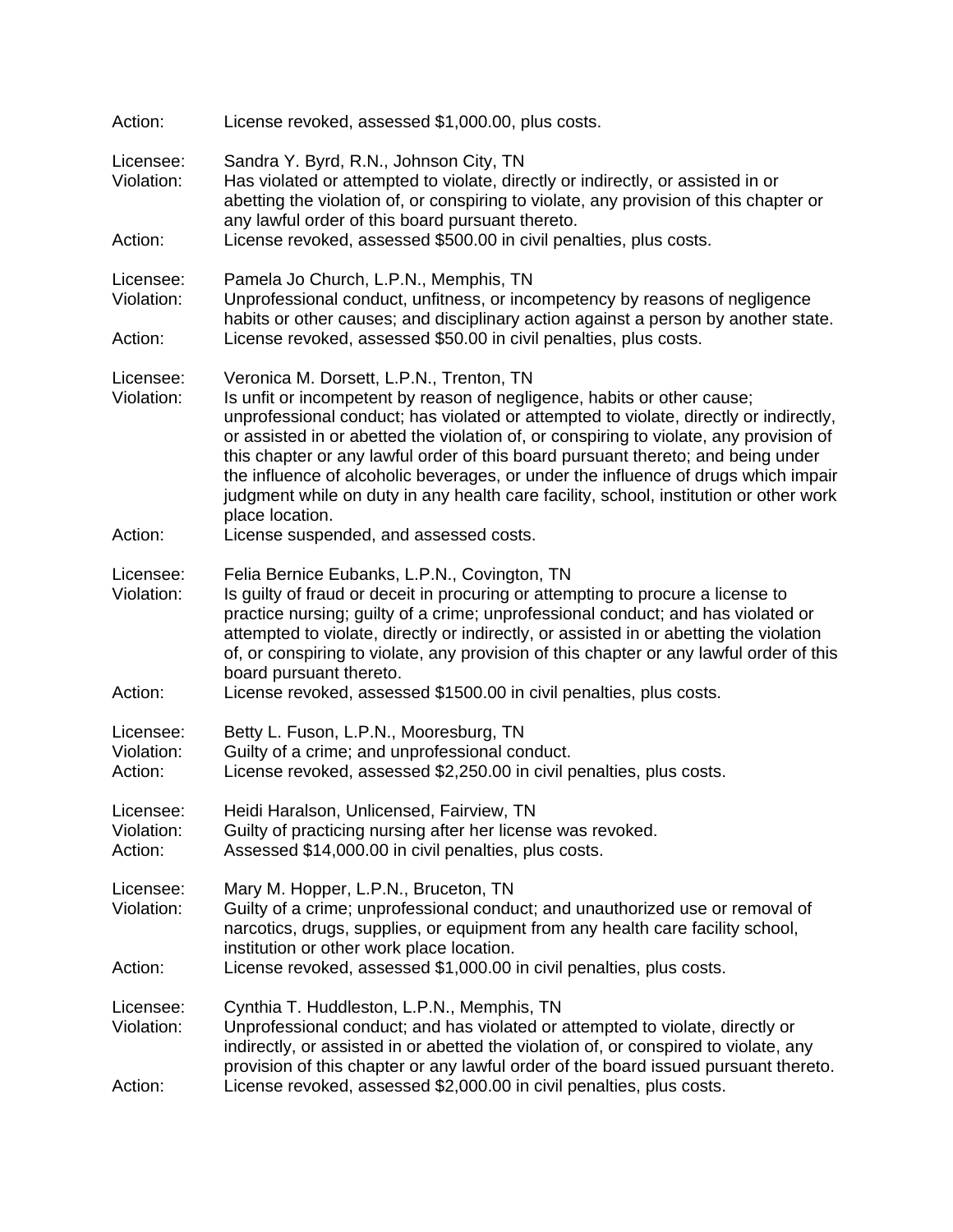| Licensee:<br>Violation:<br>Action: | Kendra E. McKeehan, L.P.N., Johnson City, TN<br>Has violated or attempted to violate, directly or indirectly, or assisted in or<br>abetted the violation of, or conspired to violate, any provision of this chapter or<br>any lawful order of the board issued pursuant thereto; and practicing professional<br>nursing inconsistent with T.C.A.§ 63-7-108.<br>License suspended; must meet certain terms and conditions.                                                                                                                                                                                                                                                                                                                                                                                                                                                                                                                                                                                                                                                                                                                                                                                                                                                                                                                                                                                                    |
|------------------------------------|------------------------------------------------------------------------------------------------------------------------------------------------------------------------------------------------------------------------------------------------------------------------------------------------------------------------------------------------------------------------------------------------------------------------------------------------------------------------------------------------------------------------------------------------------------------------------------------------------------------------------------------------------------------------------------------------------------------------------------------------------------------------------------------------------------------------------------------------------------------------------------------------------------------------------------------------------------------------------------------------------------------------------------------------------------------------------------------------------------------------------------------------------------------------------------------------------------------------------------------------------------------------------------------------------------------------------------------------------------------------------------------------------------------------------|
| Licensee:<br>Violation:            | Leigh Danielle Messick, R.N., Franklin, TN<br>Guilty of a crime; unfit or incompetent by reasons of negligence, habits or other<br>cause; unprofessional conduct, and engaging in acts of dishonesty which relate<br>to the practice of nursing.                                                                                                                                                                                                                                                                                                                                                                                                                                                                                                                                                                                                                                                                                                                                                                                                                                                                                                                                                                                                                                                                                                                                                                             |
| Action:                            | License suspended, must meet certain terms and conditions.                                                                                                                                                                                                                                                                                                                                                                                                                                                                                                                                                                                                                                                                                                                                                                                                                                                                                                                                                                                                                                                                                                                                                                                                                                                                                                                                                                   |
| Licensee:<br>Violation:<br>Action: | Andrea M. Owens, R.N., Athens, TN<br>Unprofessional conduct; and has violated or attempted to violate, directly or<br>indirectly, or assisted in or abetted the violation of, or conspired to violate, any<br>provision of this chapter or any lawful order of the board issued pursuant thereto.<br>License revoked, assessed \$2,000.00 in civil penalties, plus costs.                                                                                                                                                                                                                                                                                                                                                                                                                                                                                                                                                                                                                                                                                                                                                                                                                                                                                                                                                                                                                                                    |
| Licensee:<br>Violation:<br>Action: | Dana R. Porter, R.N., Mount Juliet, TN<br>Unprofessional conduct; and has violated or attempted to violate, directly or<br>indirectly, or assisted in or abetted the violation of, or conspired to violate, any<br>provision of this chapter or any lawful order of the board issued pursuant thereto.<br>License revoked, assessed \$2,000.00 in civil penalties, plus costs.                                                                                                                                                                                                                                                                                                                                                                                                                                                                                                                                                                                                                                                                                                                                                                                                                                                                                                                                                                                                                                               |
|                                    |                                                                                                                                                                                                                                                                                                                                                                                                                                                                                                                                                                                                                                                                                                                                                                                                                                                                                                                                                                                                                                                                                                                                                                                                                                                                                                                                                                                                                              |
| Licensee<br>Violation:<br>Action:  | Phillip Brett Summit, R.N., Knoxville, TN<br>Is unfit or incompetent by reason of negligence, habits or other cause; is addicted<br>to alcohol or drugs to the degree of interfering with nursing duties; unprofessional<br>conduct; has violated or attempted to violate, directly or indirectly, or assisted in<br>or abetted the violation of, or conspiring to violate, any provision of this chapter or<br>any lawful order of this board pursuant thereto; abandoning or neglecting a<br>patient requiring nursing care; making false or materially incorrect, inconsistent or<br>unintelligible entries in any patient records or in the records of any health care<br>facility, school, institution or other work place location pertaining to the obtaining,<br>possessing or administration of any controlled substances as defined in the<br>Federal Controlled Substances Act; unauthorized use or removal of narcotics,<br>drugs, supplies, or equipment from any health care facility, school, institution or<br>other work place location; being under the influence of alcoholic beverages, or<br>under the influence of drugs which impair judgment while on duty in any health<br>care facility, school, institution or other work place location; and engaging in acts<br>of dishonesty which relate to the practice of nursing.<br>License revoked, assessed \$25,000.00 in civil penalties, plus costs. |
|                                    |                                                                                                                                                                                                                                                                                                                                                                                                                                                                                                                                                                                                                                                                                                                                                                                                                                                                                                                                                                                                                                                                                                                                                                                                                                                                                                                                                                                                                              |
| Licensee<br>Violation:             | Melanie A. Ward, R.N., Memphis, TN<br>Is unfit or incompetent by reason of negligence, habits or other cause;<br>unprofessional conduct; has violated or attempted to violate, directly or indirectly,<br>or assisted in or abetted the violation of, or conspiring to violate, any provision of<br>this chapter or any lawful order of this board pursuant thereto; failure to maintain<br>a record for each patient which accurately reflects the nursing problems and<br>interventions for the patient and/or failure to maintain a record for each patient<br>which accurately reflects the name and title of the nurse providing care; making                                                                                                                                                                                                                                                                                                                                                                                                                                                                                                                                                                                                                                                                                                                                                                           |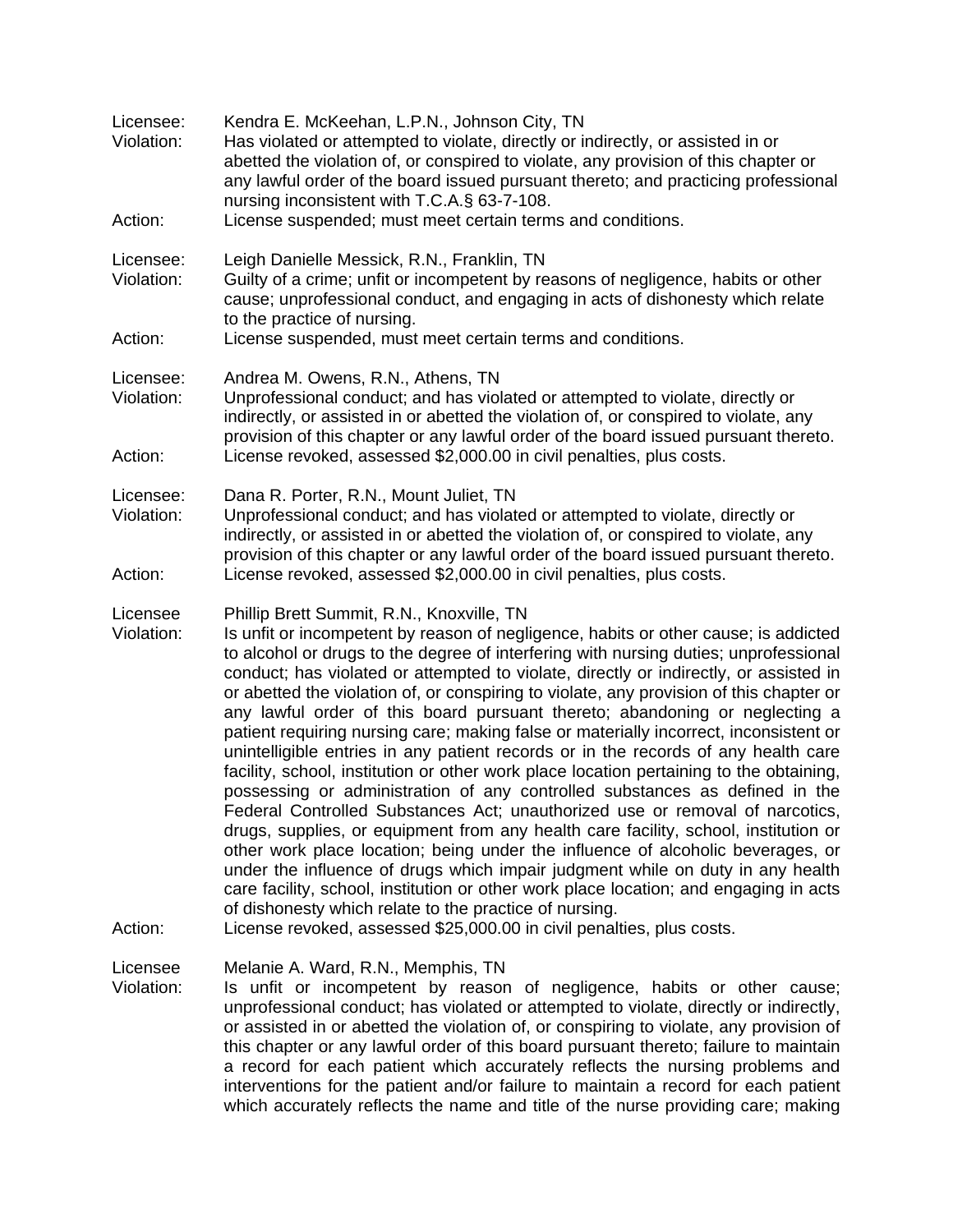false or materially incorrect, inconsistent or unintelligible entries in any patient records or in the records of any health care facility, school, institution or other work place location pertaining to the obtaining, possessing or administration of any controlled substances as defined in the Federal Controlled Substances Act; unauthorized use or removal of narcotics, drugs, supplies, or equipment from any health care facility, school, institution or other work place location; and engaging in acts of dishonesty which relate to the practice of nursing.

Action: License revoked, assessed \$4,000.00 in civil penalties, plus costs.

## **BOARD OF PODIATRIC MEDICAL EXAMINERS**

| Licensee:<br>Violation:<br>Action: | Vincent Brendan Longobardo, D.P.M., Crossville, TN<br>Failed to properly maintain sufficient continuing education credits.<br>Must complete fifteen (15) hours of continuing education, and assessed \$100.00<br>in civil penalties. |
|------------------------------------|--------------------------------------------------------------------------------------------------------------------------------------------------------------------------------------------------------------------------------------|
| Licensee:<br>Violation:<br>Action: | Gary M. Mantell, D.P.M., Memphis, TN<br>Failed to properly maintain sufficient continuing education credits.<br>Must complete fifteen (15) hours of continuing education, and assessed \$100.00<br>in civil penalties.               |
| Licensee:<br>Violation:<br>Action: | David B. Trenner, D.P.M., Franklin, TN<br>Failed to properly maintain sufficient continuing education credits.<br>Must complete fifteen (15) hours of continuing education, and assessed \$100.00<br>in civil penalties.             |

#### **OCTOBER 2008 ABUSE REGISTRY PLACEMENTS**

| Individual: | Douglas Harris, Kingsport, TN        |
|-------------|--------------------------------------|
| Abuse:      | Misappropriation                     |
| Action:     | <b>Placed on Abuse Registry</b>      |
| Individual: | Alyse Clements, Memphis, TN          |
| Abuse:      | Neglect                              |
| Action:     | Placed on Abuse Registry             |
| Individual: | Brandy K. Maddison, Johnson City, TN |
| Abuse:      | Misappropriation                     |
| Action:     | <b>Placed on Abuse Registry</b>      |
| Individual: | Katrina Frizzell, Greeneville, TN    |
| Abuse:      | Physical/Verbal/Emotional/Neglect    |
| Action:     | <b>Placed on Abuse Registry</b>      |
| Individual: | Vernie Lee Mathes, Mosheim, TN       |
| Abuse:      | Misappropriation                     |
| Action:     | <b>Placed on Abuse Registry</b>      |